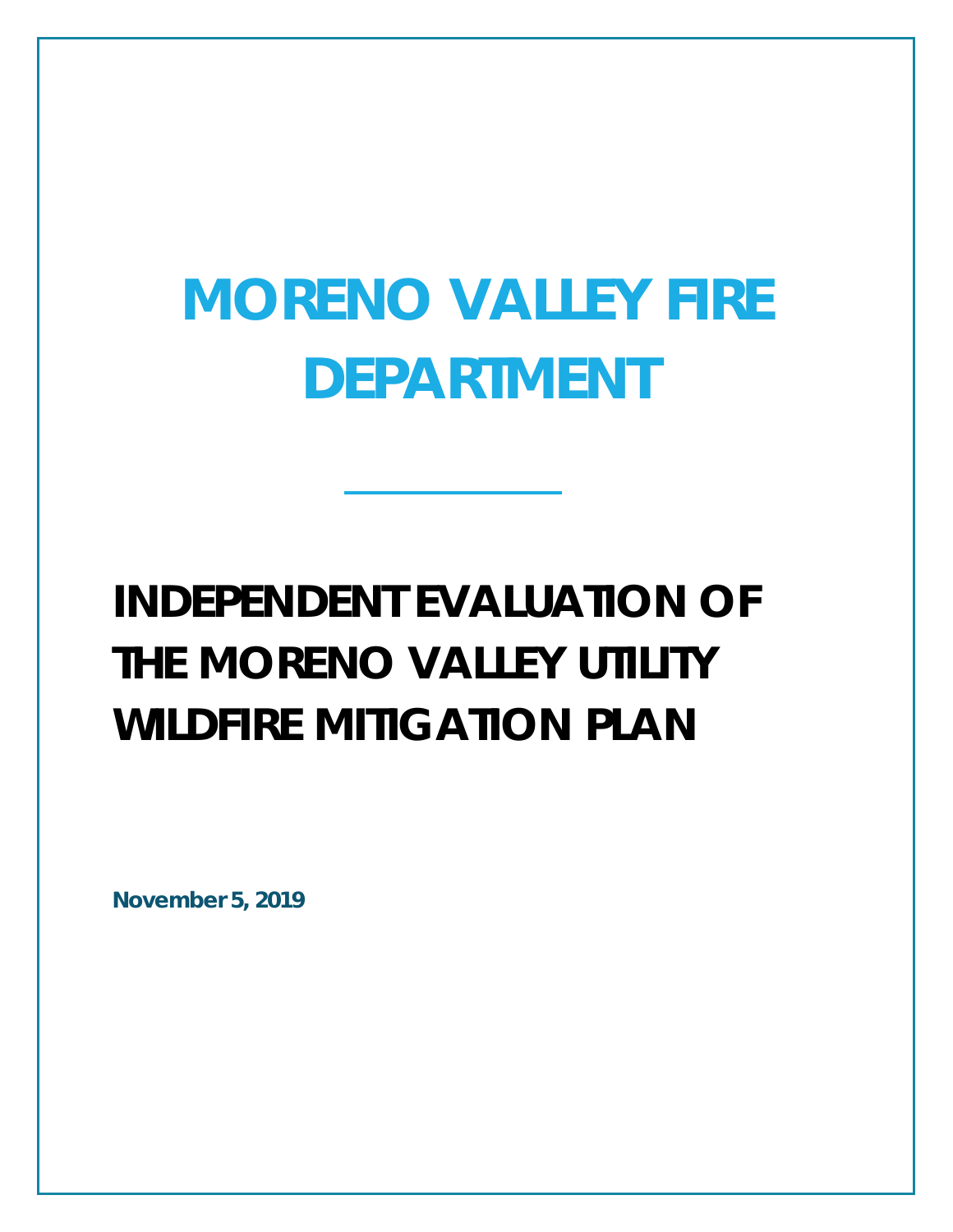### **TABLE OF CONTENTS**

| $\mathbf{L}$  |  |
|---------------|--|
| А.            |  |
| <b>B.</b>     |  |
| $C$ .         |  |
| Ш.            |  |
| III.          |  |
| А.            |  |
| В.            |  |
| $\mathsf{C}.$ |  |
| D.            |  |
| IV.           |  |
| А.            |  |
| <b>B.</b>     |  |
| $V_{\cdot}$   |  |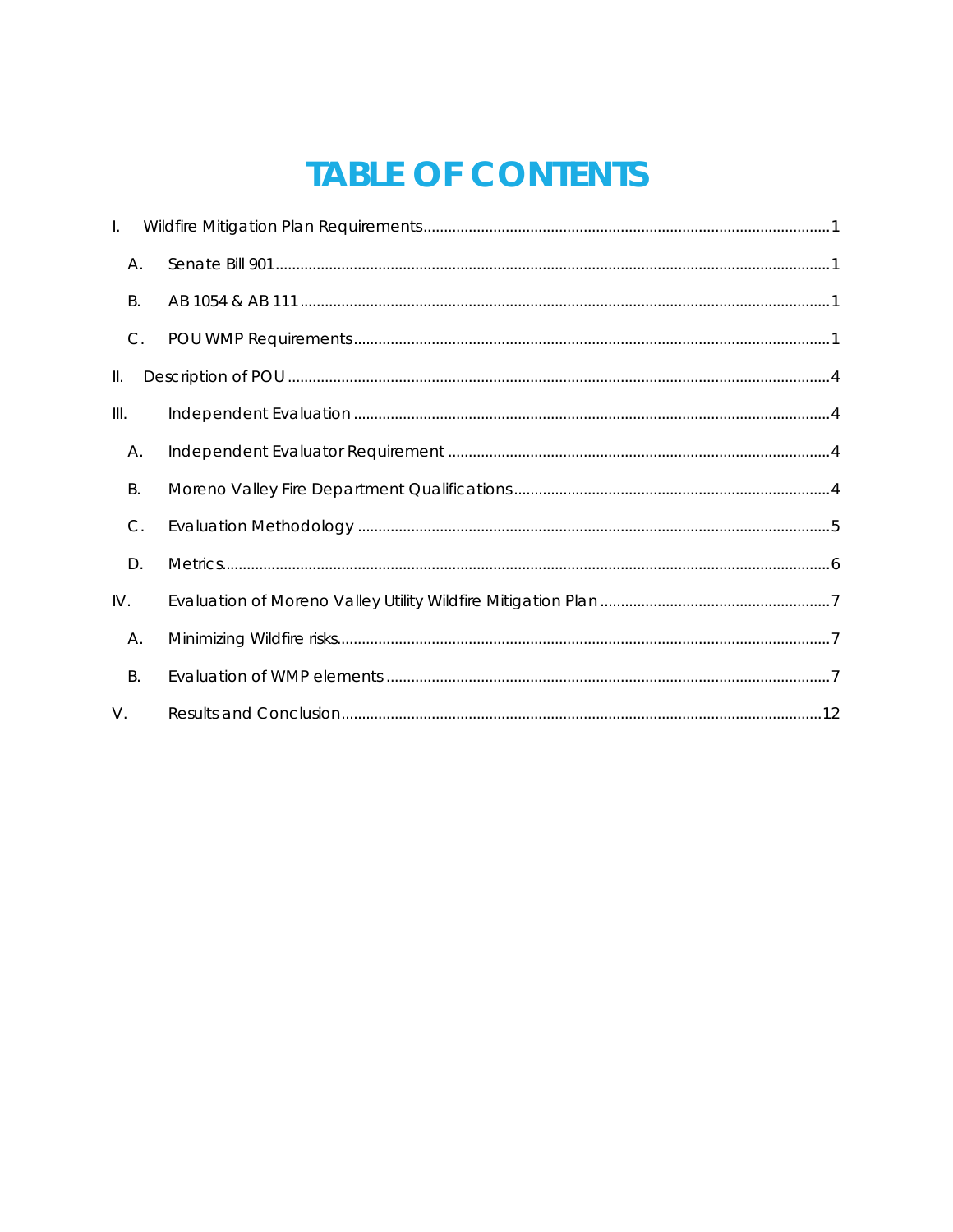#### <span id="page-2-1"></span><span id="page-2-0"></span>**I. WILDFIRE MITIGATION PLAN REQUIREMENTS**

#### A. SENATE BILL 901

Senate Bill (SB) 901 (2018) requires all publicly owned electric utilities (POUs), including Moreno Valley Utility (MVU), to prepare and present a wildfire mitigation plan (WMP) to its governing board prior to January 1, 2020, and annually thereafter. SB 901 identifies specific topics that must be addressed in each POU's WMP, including describing the POU's wildfire mitigation preventative strategies and programs. POUs must also have their plan reviewed by a qualified independent evaluator to assess the comprehensiveness of the plan.

<span id="page-2-2"></span>This report serves as MVU's independent evaluation in compliance with SB 901.

#### B. AB 1054 & AB 111

Assembly Bill (AB) 1054 (2019) and AB 111 (2019) created a new state agency called the California Wildfire Safety Advisory Board ("Board"), which will be made up of seven members, five appointed by the Governor, one appointed by the Speaker of the Assembly, and one appointed by the Senate Rules Committee. SB 1054 requires that every POU must submit its WMP to the Board by July 1 of each year, staring in 2020. The Board will then review the POU WMP and provide comments and advisory opinions on the content and sufficiency of the WMP.

#### C. POU WMP REQUIREMENTS

<span id="page-2-3"></span>California Public Utilities Code (PUC) § 8387(b)(2) lists the statutory requirements for POU WMPs. These are the specific elements that Moreno Valley Fire Department must review in order to make its determination for this report. The following list provides the specific elements that must be addressed in a POU WMP:

- **Responsibilities:** An accounting of the responsibilities of persons responsible for executing the plan. (PUC  $\S$  8387(b)(2)(A))
- **Objectives:** The objectives of the wildfire mitigation plan. (PUC § 8387(b)(2)(B))
- **Preventive Strategies:** A description of the preventive strategies and programs to be adopted by the local publicly owned electric utility or electrical cooperative to minimize the risk of its electrical lines and equipment causing catastrophic wildfires, including consideration of dynamic climate change risks. (PUC § 8387(b)(2)(C))
- **Evaluation Metrics:** A description of the metrics the local publicly owned electric utility or electrical cooperative plans to use to evaluate the wildfire mitigation plan's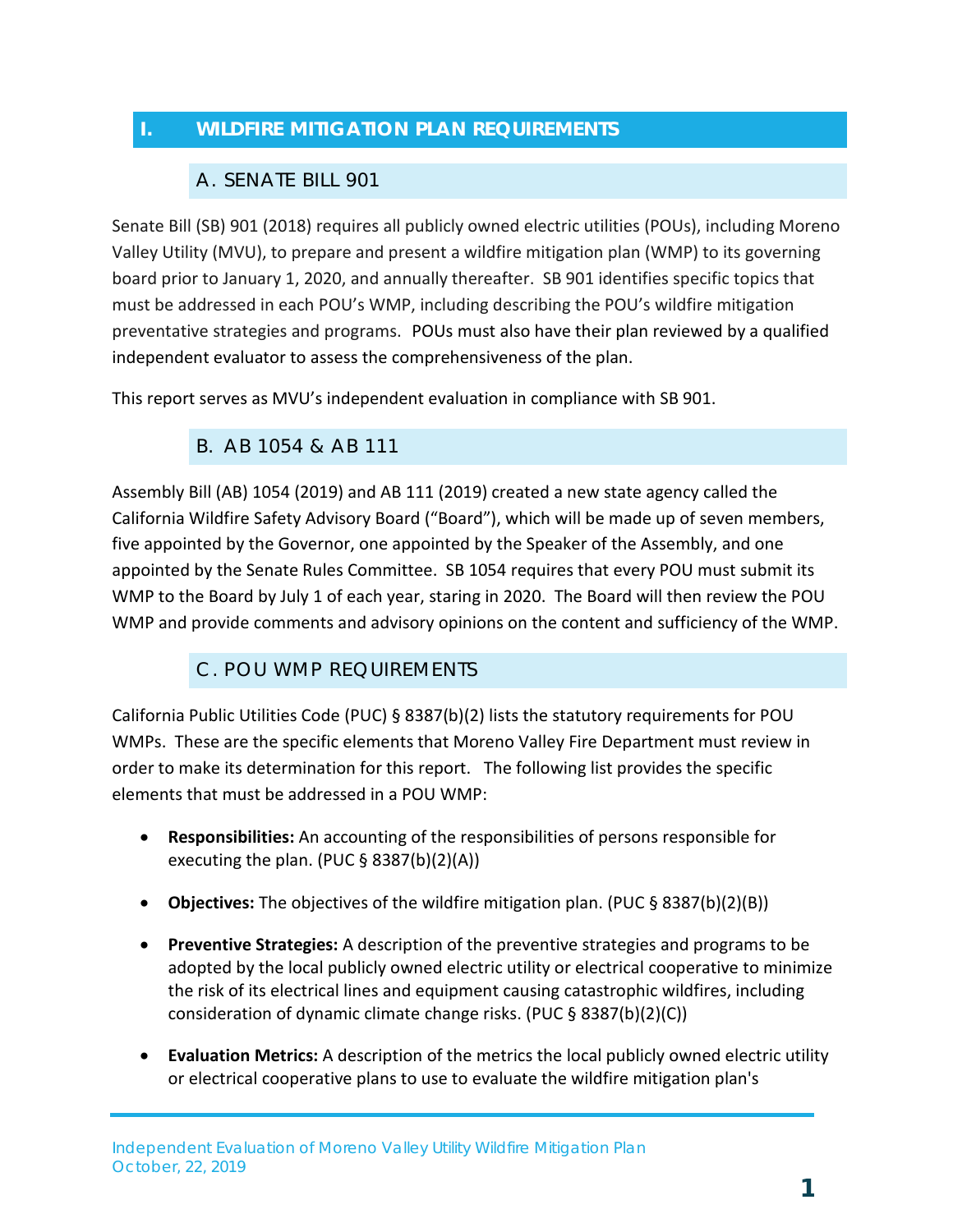performance and the assumptions that underlie the use of those metrics. (PUC § 8387(b)(2)(D))

- **Impact of Metrics:** A discussion of how the application of previously identified metrics to previous wildfire mitigation plan performances has informed the wildfire mitigation plan. (PUC § 8387(b)(2)(E))
- **Recloser and/or De-energization Protocols:** Protocols for disabling reclosers and deenergizing portions of the electrical distribution system that consider the associated impacts on public safety, as well as protocols related to mitigating the public safety impacts of those protocols, including impacts on critical first responders and on health and communication infrastructure. (PUC § 8387(b)(2)(F))
- **Customer Notification Procedures:** Appropriate and feasible procedures for notifying a customer who may be impacted by the deenergizing of electrical lines. The procedures shall consider the need to notify, as a priority, critical first responders, health care facilities, and operators of telecommunications infrastructure.<sup>1</sup> (PUC § 8387(b)(2)(G))
- **Vegetation Management:** Plans for vegetation management. (PUC § 8387(b)(2)(H))
- **Inspections:** Plans for inspections of the local publicly owned electric utility's or electrical cooperative's electrical infrastructure. (PUC § 8387(b)(2)(I))
- **Prioritization of Wildfire Risks:** A list that identifies, describes, and prioritizes all wildfire risks, and drivers for those risks, throughout the local publicly owned electric utility's or electrical cooperative's service territory. The list shall include, but not be limited to, both of the following:
	- o Risks and risk drivers associated with design, construction, operation, and maintenance of the local publicly owned electric utility's or electrical cooperative's equipment and facilities. (PUC § 8387(b)(2)(J)(i))

Because the statute was amended after MVU prepared its WMP and because this new language is not yet effective, MVU's WMP reflects the prior statutory language. Moreno Valley Fire Department has determined that because MVU is not adopting deenergization protocols, this statutory change does not impact Moreno Valley Fire Department's review.

-

<span id="page-3-0"></span><sup>&</sup>lt;sup>1</sup> On October 2, 2019, the Governor signed into law SB 560 (stats. 2019, ch. 410), which amends the language of this provision. As amended, this language states:

Appropriate and feasible procedures for notifying a customer who may be impacted by the deenergizing of electrical lines. The procedures shall direct notification to all public safety offices, critical first responders, health care facilities, and operators of telecommunications infrastructure with premises within the footprint of potential deenergization for a given event.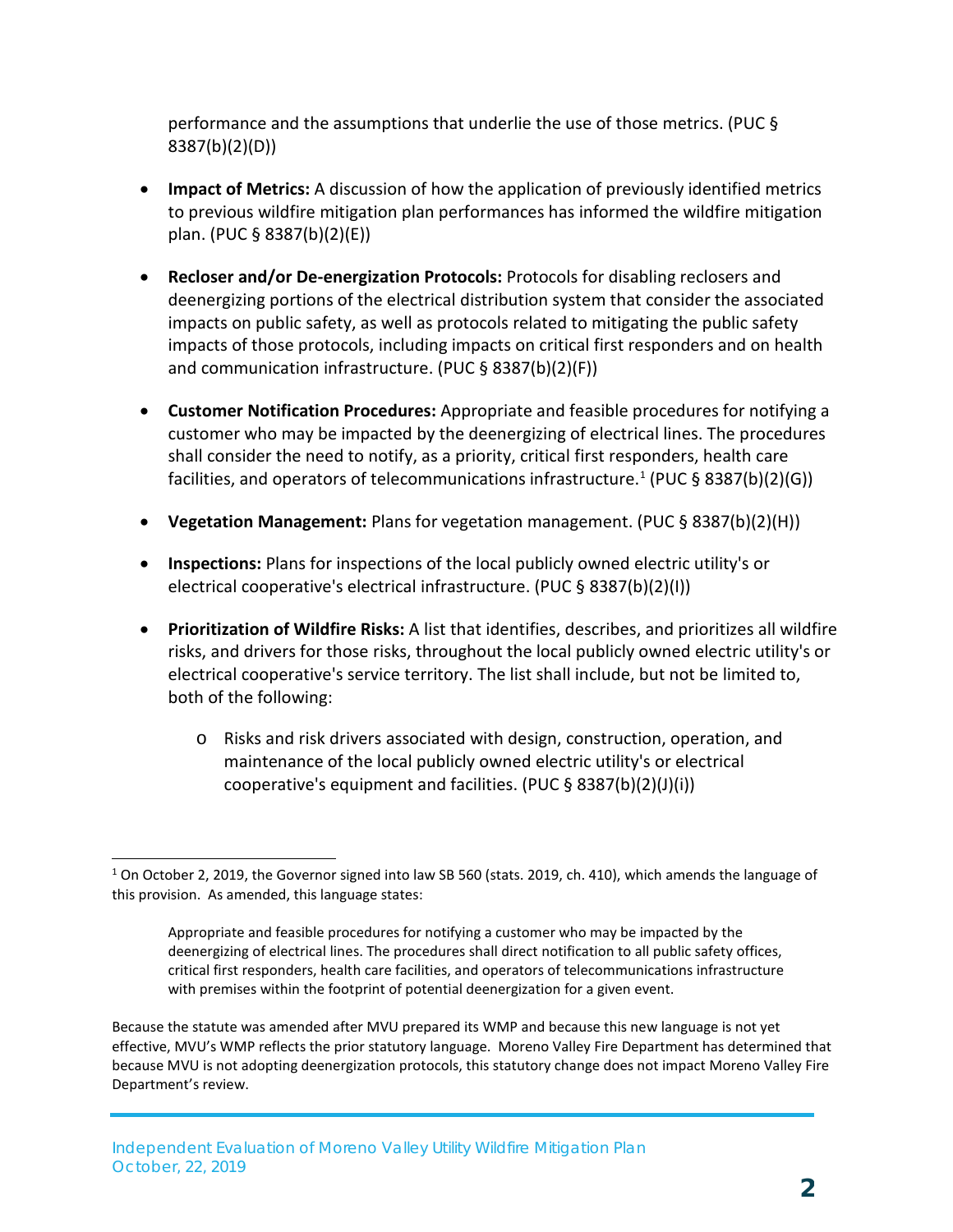- o Particular risks and risk drivers associated with topographic and climatological risk factors throughout the different parts of the local publicly owned electric utility's or electrical cooperative's service territory. (PUC § 8387(b)(2)(J(ii))
- **CPUC Fire Threat Map Adjustments:** Identification of any geographic area in the local publicly owned electric utility's or electrical cooperative's service territory that is a higher wildfire threat than is identified in a commission fire threat map, and identification of where the commission should expand a high fire-threat district based on new information or changes to the environment. (PUC § 8387(b)(2)(K))
- **Enterprisewide Risks:** A methodology for identifying and presenting enterprisewide safety risk and wildfire-related risk. (PUC § 8387(b)(2)(L))
- **Restoration of Service:** A statement of how the local publicly owned electric utility or electrical cooperative will restore service after a wildfire. (PUC § 8387(b)(2)(M))
- **Monitor and Audit:** A description of the processes and procedures the local publicly owned electric utility or electrical cooperative shall use to do all of the following:
	- $\circ$  Monitor and audit the implementation of the wildfire mitigation plan. (PUC § 8387(b)(2)(N)(i))
	- o Identify any deficiencies in the wildfire mitigation plan or its implementation, and correct those deficiencies. (PUC § 8387(b)(2)(N)(ii))
	- o Monitor and audit the effectiveness of electrical line and equipment inspections, including inspections performed by contractors, that are carried out under the plan, other applicable statutes, or commission rules. (PUC § 8387(b)(2)(N)(iii))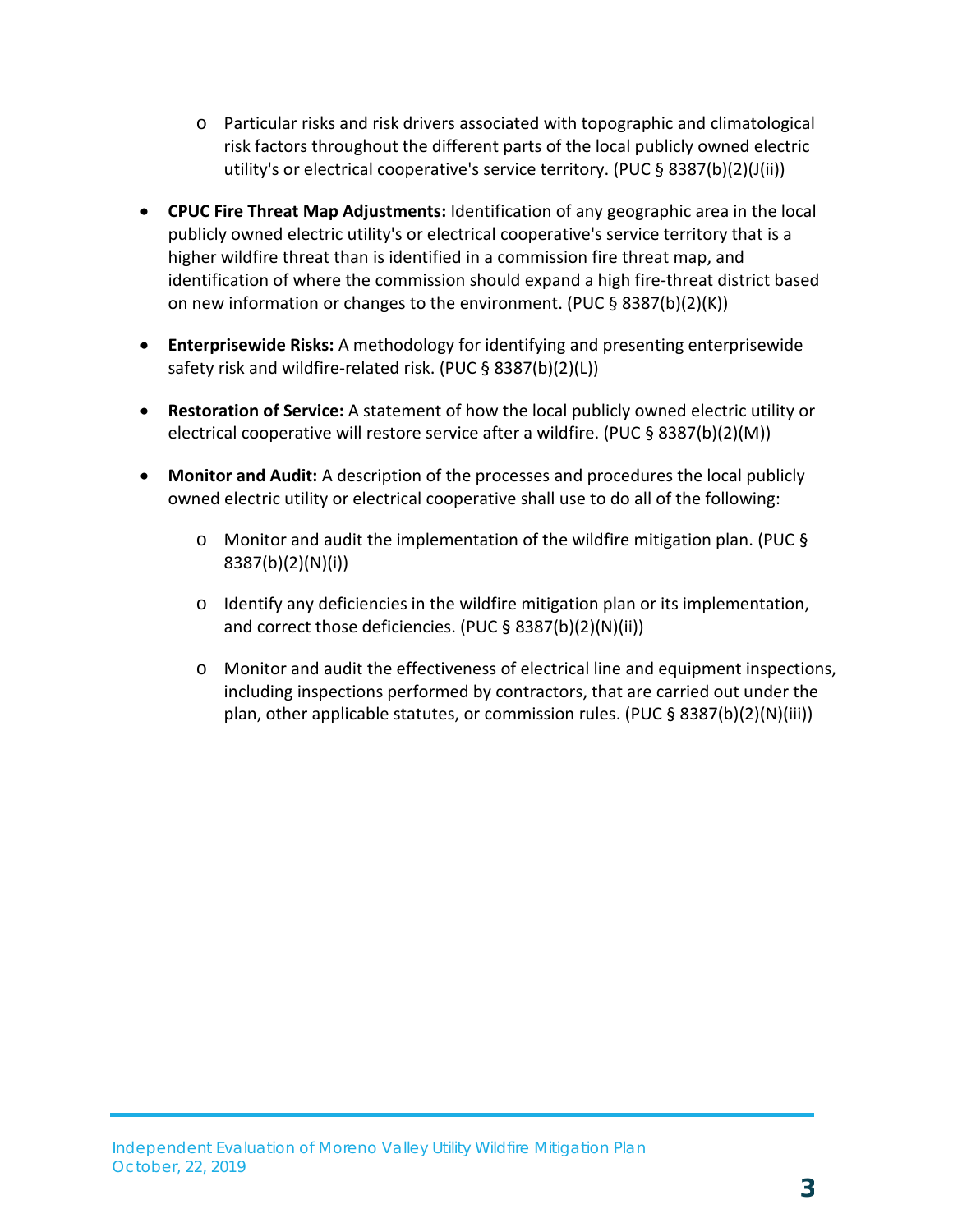#### <span id="page-5-0"></span>**II. DESCRIPTION OF MORENO VALLEY UTILITY**

In 2001, the Moreno Valley City Council established the Moreno Valley Utility. MVU served its first customers on February 6, 2004. Currently, MVU serves over 6,800 customers within its service territory that spans approximately 33.5 square miles. MVU is a "Greenfield Utility" that provides electrical service to new development only. MVU's entire electrical distribution system is located underground in conduit and vaults. Historically, undergrounded electric lines have not been associated with catastrophic wildfires. The undergrounding of electric lines serves as an effective mitigation measure to reduce the potential of power-line ignited wildfires. Based on a review of local conditions and historical fires, MVU has determined that its electrical lines and equipment do not pose a significant risk of catastrophic wildfire

Despite this low risk, MVU takes appropriate actions to help its region prevent and respond to the increasing risk of devastating wildfires. In its role as a public agency, MVU closely coordinates with other local safety and emergency officials to help protect against fires and respond to emergencies. In its role as a utility, MVU follows all applicable design, construction, operation, and maintenance requirements that reduce safety risks associated with its system. MVU's WMP was submitted and approved by Moreno Valley City Council on October 16, 2019.

#### <span id="page-5-2"></span><span id="page-5-1"></span>**III. INDEPENDENT EVALUATION**

#### A. INDEPENDENT EVALUATOR REQUIREMENT

SB 901 requires each POU to "contract with a qualified independent evaluator with experience in assessing the safe operation of electrical infrastructure to review and assess the comprehensiveness of its wildfire mitigation plan."<sup>[2](#page-5-4)</sup> Additionally, the independent evaluator's assessment of the comprehensiveness of the POU WMP must be issued in a report that is both posted to the POU's website and presented at a public meeting of the POU's governing board.

#### <span id="page-5-3"></span>B. MORENO VALLEY FIRE DEPARTMENT QUALIFICATIONS

SB 901 requires that the qualified independent evaluator that performs the assessment of MVU's WMP must have experience in assessing the safe operation of electrical infrastructure. The Moreno Valley Fire Department (MVFD)is the primary response agency for fires, emergency medical service, hazardous materials incidents, traffic accidents, terrorist acts, catastrophic weather events, and technical rescues for the City of Moreno Valley. The Fire Department also provides a full range of fire prevention services including public education, code enforcement,

-

<span id="page-5-4"></span> $2$  Cal. Pub. Util. Code § 8387(c).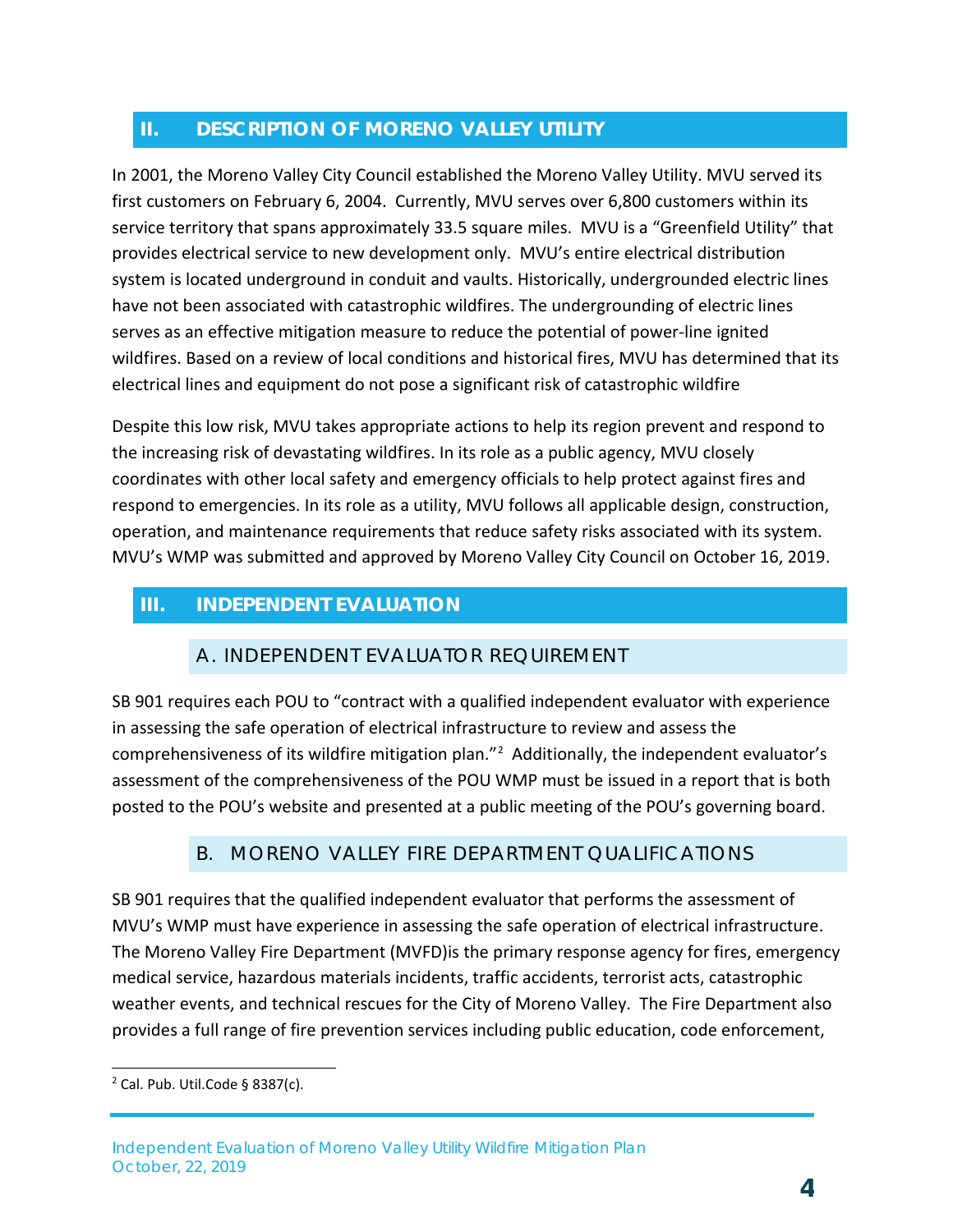plan check and inspection services for new and existing construction, and fire investigation. Additionally, the City's Office of Emergency Management is located within the Fire Department allowing for a well-coordinated response to both natural and man-made disasters. The Moreno Valley Fire Department is part of the CALFIRE / Riverside County Fire Department's regional, integrated, cooperative fire protection organization. Through this contract relationship with CAL FIRE, and the Riverside County Fire Department, the Moreno Valley Fire Department has direct access to: Hazardous materials response team, Fire arson investigation, Fire hand crews, bulldozers, and aircraft, Consolidated dispatch center for emergency medical and fire dispatch, Assistance from the Riverside County Fire Office of Emergency Services.

The Fire Department's Office of Emergency Management and Volunteer Services is responsible for minimizing the impact of natural and man-made disasters by establishing readiness through city-wide prevention, preparedness, response, recovery and mitigation. This includes coordinating and conducting drills for the City's Emergency Operations Center (EOC) as well as providing a wide variety of training to both employees including Community Emergency Response Team (CERT) training, Terrorism Awareness training, and emergency preparedness training. The City of Moreno Valley's Local Hazard Mitigation Plan (LHMP) is designed to identify the city's hazards, estimate the probability of future occurrences, and set goals to mitigate potential risks to reduce or eliminate long-term natural or man-made hazard risks to human life and property for the City of Moreno Valley and its residents. The mitigation plan is divided into 3 parts:

- Part 1 provides a profile of the City of Moreno Valley and describes the local planning process, as well as, public participation. It also provides a process for monitoring, evaluating and updating the plan.
- Part 2 provides a detailed assessment of the risks associated with each hazard and historical information on past occurrence. Part 2 also discusses vulnerabilities from each hazard, the impact to Moreno Valley and its citizens and when data is available, it provides information on the potential loss.
- Part 3 provides information about the city's mitigation goals to reduce or avoid longterm vulnerabilities to the hazards that may affect the City of Moreno Valley and an action plan for those goals, with an emphasis on prioritization and implementation.

#### C. EVALUATION METHODOLOGY

<span id="page-6-0"></span>MVFD will evaluate the comprehensiveness the MVU WMP on the following measures: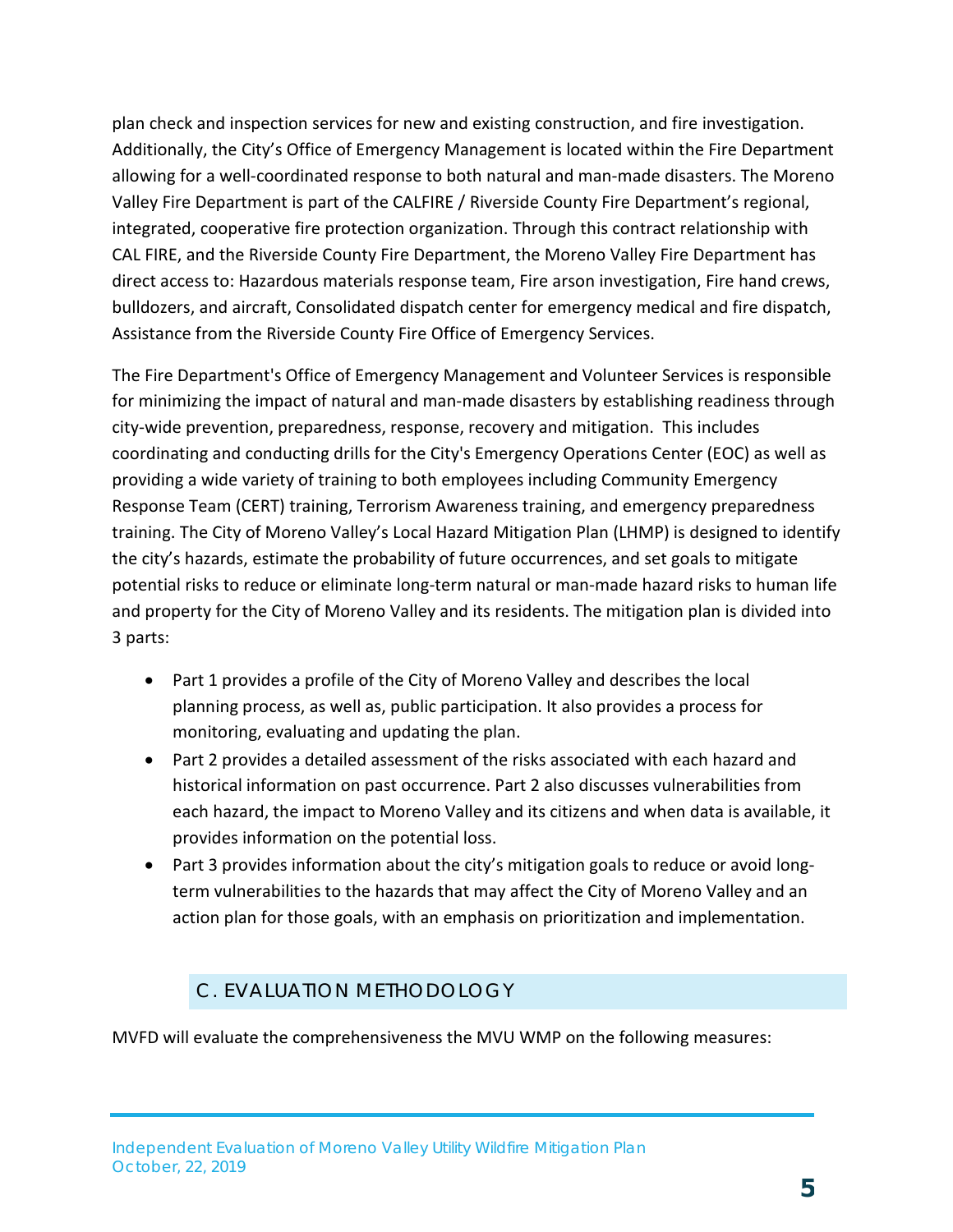- **Statutory Compliance:** MVFD will ensure that each required element specified in SB 901 (as listed in Section II.C. above) is either addressed in MVU's WMP or MVU has sufficiently described why that element is not applicable due to MVU's size, geography, system, or other relevant factor.
- **Industry Comparison:** MVFD is familiar with existing industry practices and has reviewed the Investor Owned Utility (IOU) WMPs previously filed with the California Public Utilities Commission (CPUC).<sup>[3](#page-7-1)</sup> MVFD has compared MVU's WMP against existing practices and any comparable actions planned by the IOUs.
- **Physical Inspections:** Because of MVFD's role in the City of Moreno Valley, MVFD has access to and regularly inspects City of Moreno Valley facilities, including electrical infrastructure. Therefore, MVFD has access to a long history of data on the fire mitigation decisions and performance of MVU. MVFD's evaluation of the MVU WMP draws upon this historical data and experience.

#### D. METRICS

<span id="page-7-0"></span>The MVU WMP proposes the following metrics to measure performance of its wildfire mitigation measures: (1) number of fire ignitions,<sup>[4](#page-7-2)</sup> and (2) wires down events.<sup>[5](#page-7-3)</sup> MVFD has determined that these are appropriate metrics for this initial WMP. MVFD will evaluate the metrics selected in Phase 2 of the CPUC's current Wildfire Mitigation Plan rulemaking for the IOUs (R.18-10-007) and determine if any additional metrics should be incorporated into future MVU WMPs.

-

<span id="page-7-1"></span> $3$  IOU WMPs are available at: https://www.cpuc.ca.gov/SB901/.

<span id="page-7-2"></span> $<sup>4</sup>$  For purposes of this metric, a fire ignition is defined as follows: (i) [MVU facility was associated with the fire; (ii)</sup> the fire was self-propagating and of a material other than electrical and/or communication facilities; (iii) the resulting fire traveled greater than one linear meter from the ignition point; and (iv) MVU has knowledge that the fire occurred.

<span id="page-7-3"></span> $5$  For purposes of this metric, a wires down event includes any instance where an electric transmission or primary distribution conductor falls to the ground or on to a foreign object.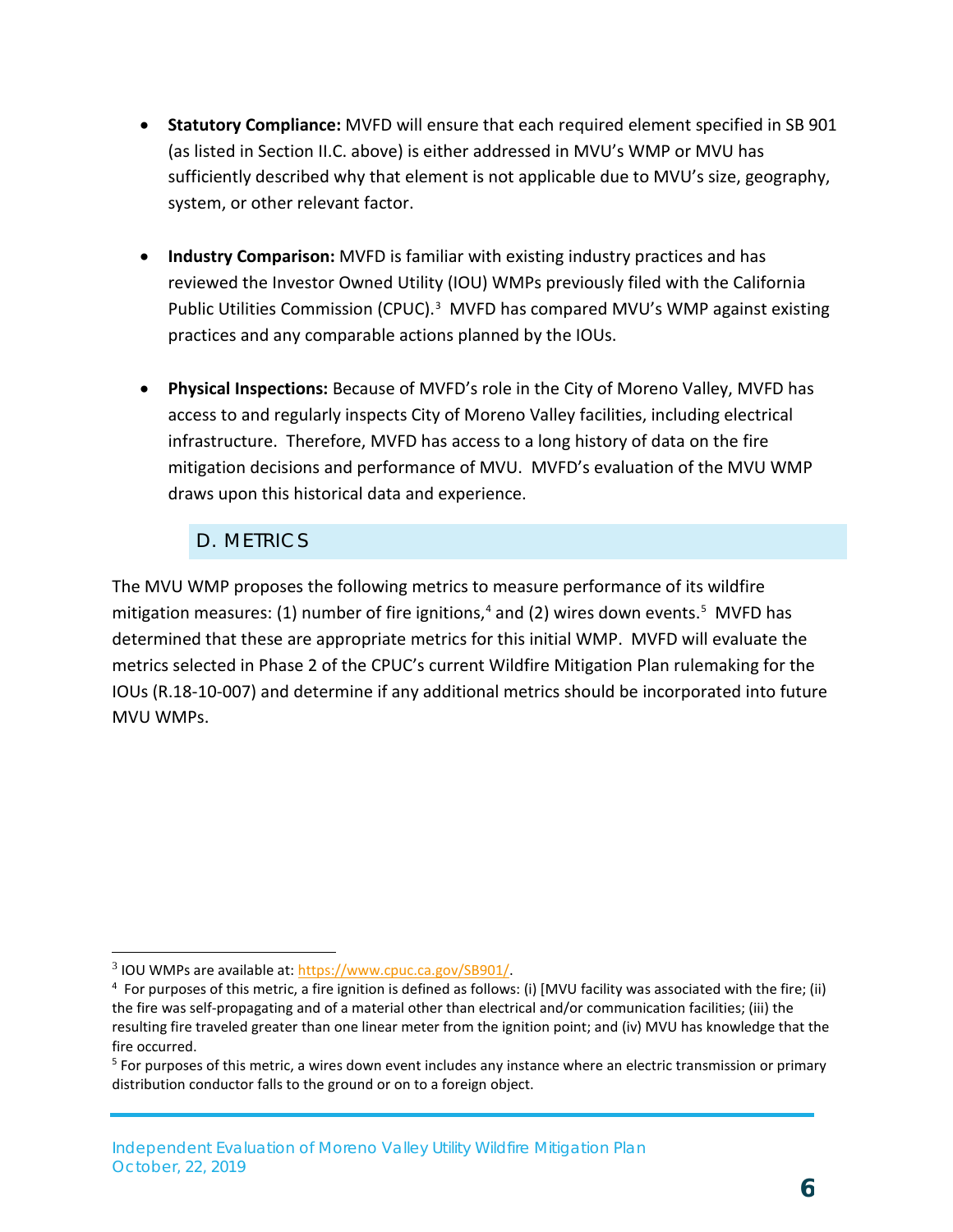#### <span id="page-8-1"></span><span id="page-8-0"></span>**IV. EVALUATION OF MVU WILDFIRE MITIGATION PLAN**

#### A. MINIMIZING WILDFIRE RISKS

California Public Utilities Code section 8387(a) requires the following:

Each local publicly owned electric utility and electrical cooperative shall construct, maintain, and operate its electrical lines and equipment in a manner that will minimize the risk of wildfire posed by those electrical lines and equipment.

MVFD has determined that MVU complies with this standard because in addition to utilizing a distribution system that is 100% underground, MVU continues to follow industry best practices while operating and maintaining all MVU equipment and facilities. MVU complies with GO95, GO165, and GO174 standards for vegetation clearances in addition to Municipal Code 6.40 for the abatement of trees, shrubs, weeds, and grass at all MVU facilities. MVU also complies with all relevant federal, state, and industry equipment standard requirements, including those established by the California Public Utilities Commission.

#### B. EVALUATION OF WMP ELEMENTS

<span id="page-8-2"></span>The following table lists each required element for POU WMPs and provides MVFD's assessment of the comprehensiveness of that element within MVU's WMP.

| <b>Required Element of WMP</b>                                                                                     | Location<br>in WMP | Summary of<br><b>MVU WMP</b>                                                                                                                               | Independent<br><b>Evaluator's Assessment</b>                                                                                                                                                                              |
|--------------------------------------------------------------------------------------------------------------------|--------------------|------------------------------------------------------------------------------------------------------------------------------------------------------------|---------------------------------------------------------------------------------------------------------------------------------------------------------------------------------------------------------------------------|
| PUC § 8387(b)(2)(A): An<br>accounting of the responsibilities<br>of persons responsible for<br>executing the plan. | Section III        | Utilities Commission,<br>MVU staff, MVU<br>maintenance &<br>operations provider,<br>and City of Moreno<br><b>Valley Fire</b><br>Department.                | <b>MVU WMP meets this</b><br>requirement. Wildfire<br>prevention, response and<br>recovery responsibilities are<br>identified and<br>assigned/assumed by known<br>stakeholders.                                           |
| PUC § 8387(b)(2)(B): The<br>objectives of the wildfire<br>mitigation plan.                                         | Section II         | Description of<br>current MVU policy,<br>practices, and<br>procedures that<br>reduce its wildfire<br>risk. Goal to improve<br>electric grid<br>resiliency. | <b>MVU WMP meets this</b><br>requirement. MVU currently<br>employs numerous measures<br>to mitigate wildfire risks.<br>Regular examination of policy<br>and procedures to stay<br>current with Utility best<br>practices. |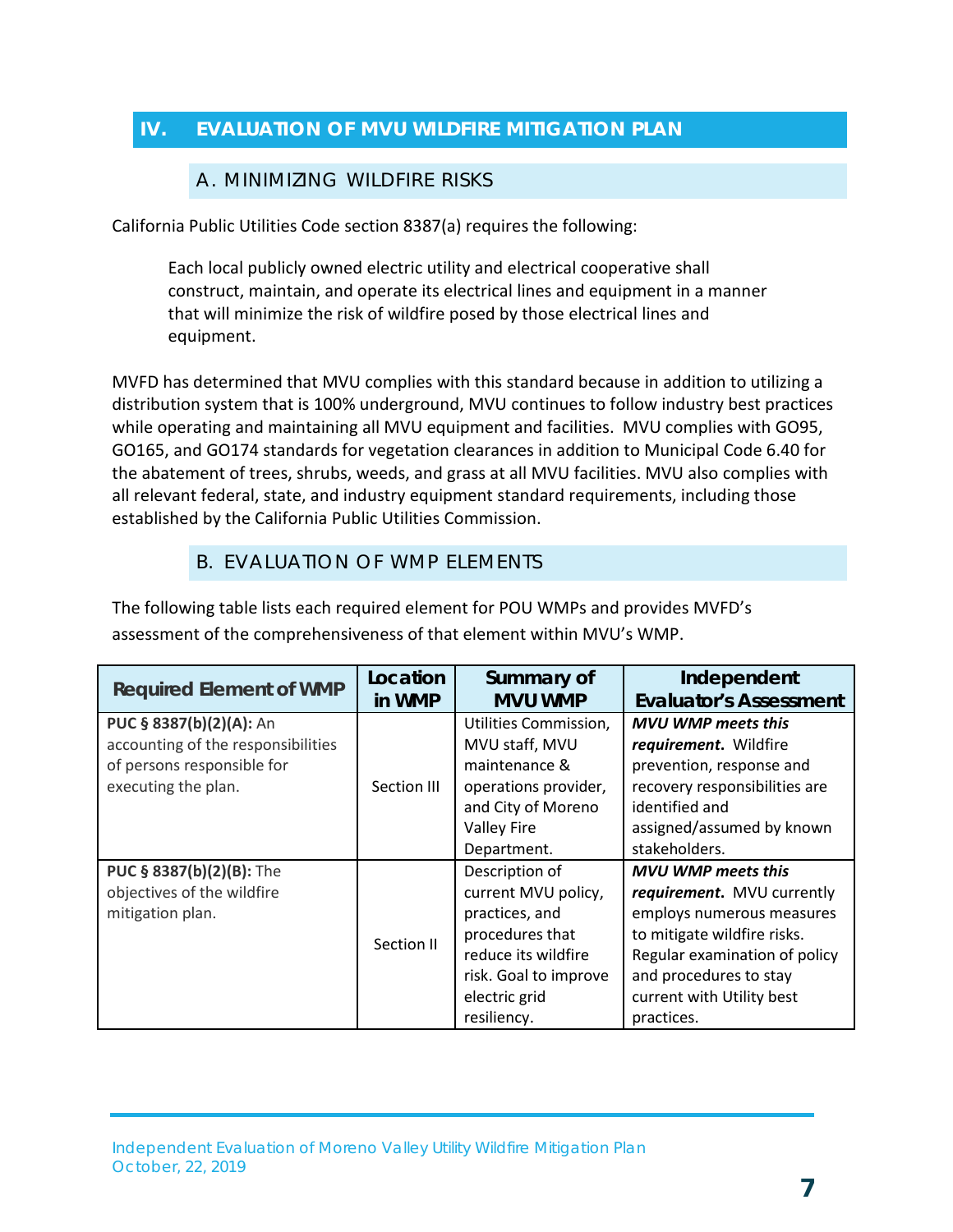| <b>Required Element of WMP</b>                                                                                                                                                                                                                                                                                                                                                                         | Location<br>in WMP | Summary of<br><b>MVU WMP</b>                                                                                                                                                                                                                    | Independent<br><b>Evaluator's Assessment</b>                                                                                                                                                                                                                                                                                                   |
|--------------------------------------------------------------------------------------------------------------------------------------------------------------------------------------------------------------------------------------------------------------------------------------------------------------------------------------------------------------------------------------------------------|--------------------|-------------------------------------------------------------------------------------------------------------------------------------------------------------------------------------------------------------------------------------------------|------------------------------------------------------------------------------------------------------------------------------------------------------------------------------------------------------------------------------------------------------------------------------------------------------------------------------------------------|
| PUC § 8387(b)(2)(C): A description<br>of the preventive strategies and<br>programs to be adopted by the<br>local publicly owned electric utility<br>or electrical cooperative to<br>minimize the risk of its electrical<br>lines and equipment causing<br>catastrophic wildfires, including<br>consideration of dynamic climate<br>change risks.                                                       | Section V          | MVU distribution<br>system 100%<br>underground. MVU<br>adheres to all state<br>and federal design,<br>construction, and<br>inspection standards.                                                                                                | <b>MVU WMP meets this</b><br>requirement. MVU<br>inspection, repair, and<br>replacement regiments keep<br>the electrical distribution<br>system in top form. Any<br>expansion of the MVU system<br>is also required to be<br>undergrounded and will<br>follow the same construction<br>and inspection standards.                               |
| PUC § 8387(b)(2)(D): A<br>description of the metrics the<br>local publicly owned electric utility<br>or electrical cooperative plans to<br>use to evaluate the wildfire<br>mitigation plan's performance and<br>the assumptions that underlie the<br>use of those metrics.                                                                                                                             | Section<br>VII.A   | MVU will track fire<br>ignitions attributed<br>to MVU facilities and<br>equipment.                                                                                                                                                              | <b>MVU WMP meets this</b><br>requirement. MVU monitors<br>all fire events within its<br>service territory and actively<br>assists with emergency<br>response is deenergization is<br>required.                                                                                                                                                 |
| PUC § 8387(b)(2)(E): A discussion<br>of how the application of<br>previously identified metrics to<br>previous wildfire mitigation plan<br>performances has informed the<br>wildfire mitigation plan.                                                                                                                                                                                                  | Section<br>VII.B   | As a relatively young<br>utility MVU is<br>building this data set<br>and will continue to<br>analyze as it<br>becomes more<br>robust to identify<br>locations and<br>equipment that are<br>prone to fire events<br>and mitigate<br>accordingly. | <b>MVU WMP meets this</b><br>requirement. No historic fire<br>events are attributed to MVU<br>equipment or facilities. MVU<br>will assess and mitigate any<br>such occurrences accordingly.                                                                                                                                                    |
| PUC § 8387(b)(2)(F): Protocols for<br>disabling reclosers and<br>deenergizing portions of the<br>electrical distribution system that<br>consider the associated impacts<br>on public safety, as well as<br>protocols related to mitigating the<br>public safety impacts of those<br>protocols, including impacts on<br>critical first responders and on<br>health and communication<br>infrastructure. | Section<br>IV.H    | MVU distribution<br>system is 100%<br>underground.<br>Reclosers are not<br>installed on<br>underground circuits.                                                                                                                                | <b>MVU WMP meets this</b><br>requirement. Reclosers are<br>not part of the MVU<br>underground distribution<br>system. MVU closely<br>monitors SoCal Edison's<br>notices for Public Safety<br>Power Shutoff and advises<br>City staff of potential impacts<br>to critical infrastructure and<br>first responders within the<br>City boundaries. |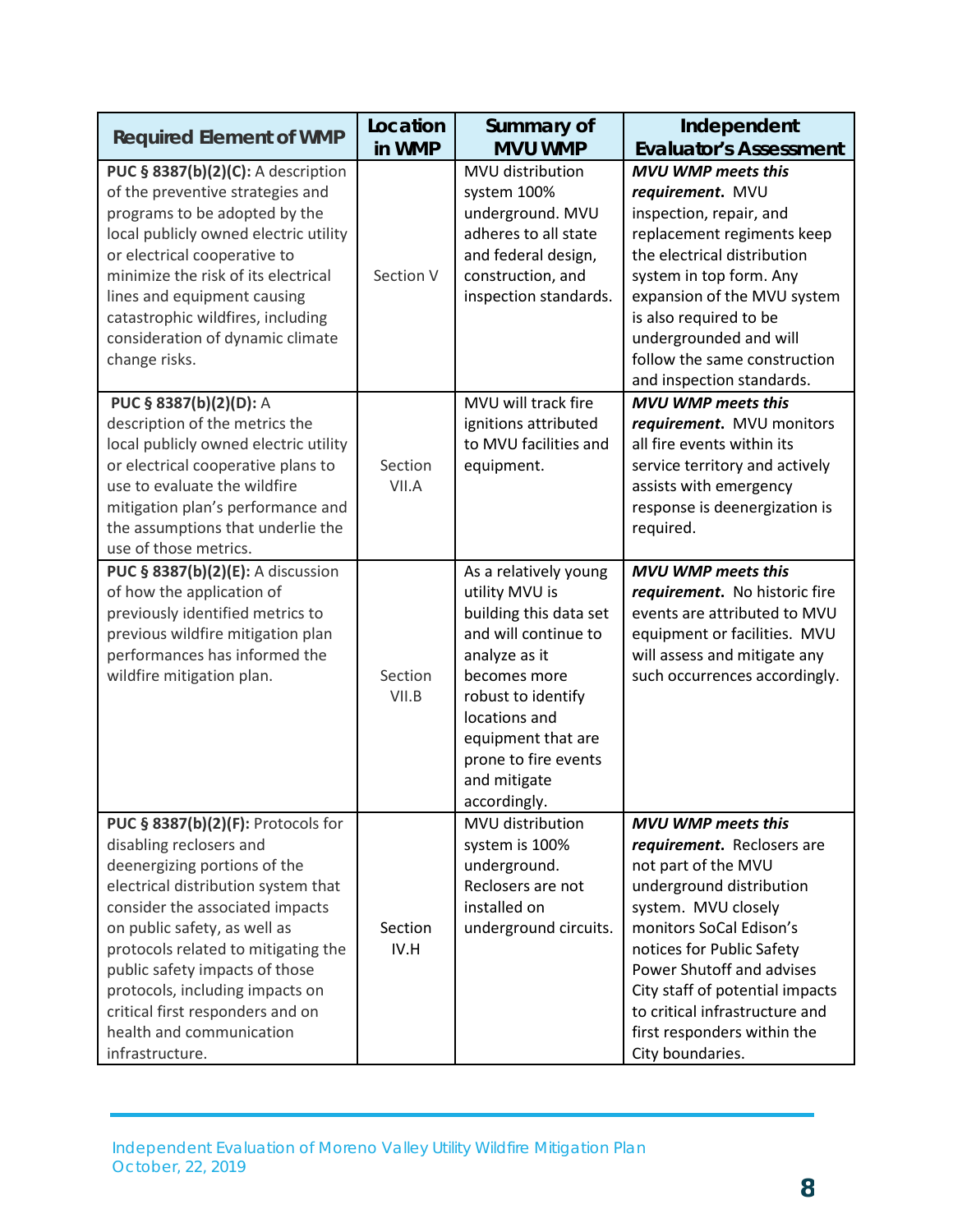| <b>Required Element of WMP</b>                                                                                                                                                                                                                                                                                                                                                                                                                                                                                                                  | Location<br>in WMP | Summary of<br><b>MVU WMP</b>                                                                                                              | Independent<br><b>Evaluator's Assessment</b>                                                                                                                                                                                                                                                                                                                                   |
|-------------------------------------------------------------------------------------------------------------------------------------------------------------------------------------------------------------------------------------------------------------------------------------------------------------------------------------------------------------------------------------------------------------------------------------------------------------------------------------------------------------------------------------------------|--------------------|-------------------------------------------------------------------------------------------------------------------------------------------|--------------------------------------------------------------------------------------------------------------------------------------------------------------------------------------------------------------------------------------------------------------------------------------------------------------------------------------------------------------------------------|
| PUC § 8387(b)(2)(G): Appropriate<br>and feasible procedures for<br>notifying a customer who may be<br>impacted by the deenergizing of<br>electrical lines. The procedures<br>shall consider the need to notify,<br>as a priority, critical first<br>responders, health care facilities,<br>and operators of<br>telecommunications<br>infrastructure.                                                                                                                                                                                            | Section<br>IV.H.2  | Due to<br>undergrounding<br>MVU does not have a<br>policy in place for<br>deenergizing<br>electrical lines.                               | <b>MVU WMP meets this</b><br>requirement. MVU does not<br>currently have a Public Safety<br>Power Shutoff policy as it's<br>system is underground. MVU<br>closely monitors SoCal<br>Edison's notices for Public<br>Safety Power Shutoff and<br>advises City staff of potential<br>impacts to critical<br>infrastructure and first<br>responders within the City<br>boundaries. |
| PUC § 8387(b)(2)(H): Plans for<br>vegetation management.                                                                                                                                                                                                                                                                                                                                                                                                                                                                                        | Section V.C        | MVU meets or<br>exceeds industry<br>standards; NERC<br>FAC-00304, GO95,<br>GO128, GO165,<br>GO174, Public<br>resources Code<br>4292-4293. | <b>MVU WMP meets this</b><br>requirement. Electrical<br>equipment clearances, weed<br>abatement, and landscape<br>management programs<br>maintain active compliance<br>with local, state and federal<br>standards.                                                                                                                                                             |
| PUC § 8387(b)(2)(I): Plans for<br>inspections of the local publicly<br>owned electric utility's or<br>electrical cooperative's electrical<br>infrastructure.                                                                                                                                                                                                                                                                                                                                                                                    | Section V.D        | MVU meets or<br>exceeds the<br>inspection<br>requirements set<br>forth in CPUC GO 165<br>and 174.                                         | <b>MVU WMP meets this</b><br>requirement. MVU does not<br>have any electrical lines in a<br>High Fire Thread District.<br>MVU actively reports needed<br>repairs to other utility<br>facilities within the MVU<br>service territory.                                                                                                                                           |
| PUC § 8387(b)(2)(J): A list that<br>identifies, describes, and<br>prioritizes all wildfire risks, and<br>drivers for those risks, throughout<br>the local publicly owned electric<br>utility's or electrical cooperative's<br>service territory. The list shall<br>include, but not be limited to,<br>both of the following:<br>(i) Risks and risk drivers associated<br>with design, construction,<br>operation, and maintenance of<br>the local publicly owned electric<br>utility's or electrical cooperative's<br>equipment and facilities. | Section<br>IV.A    | Primary risk drivers<br>for Wildfire within<br>MVU service<br>territory are<br>Earthquakes and<br>Flooding.                               | <b>MVU WMP meets this</b><br>requirement. MVU has<br>identified and assessed its<br>service territory earthquake<br>and flooding profiles.                                                                                                                                                                                                                                     |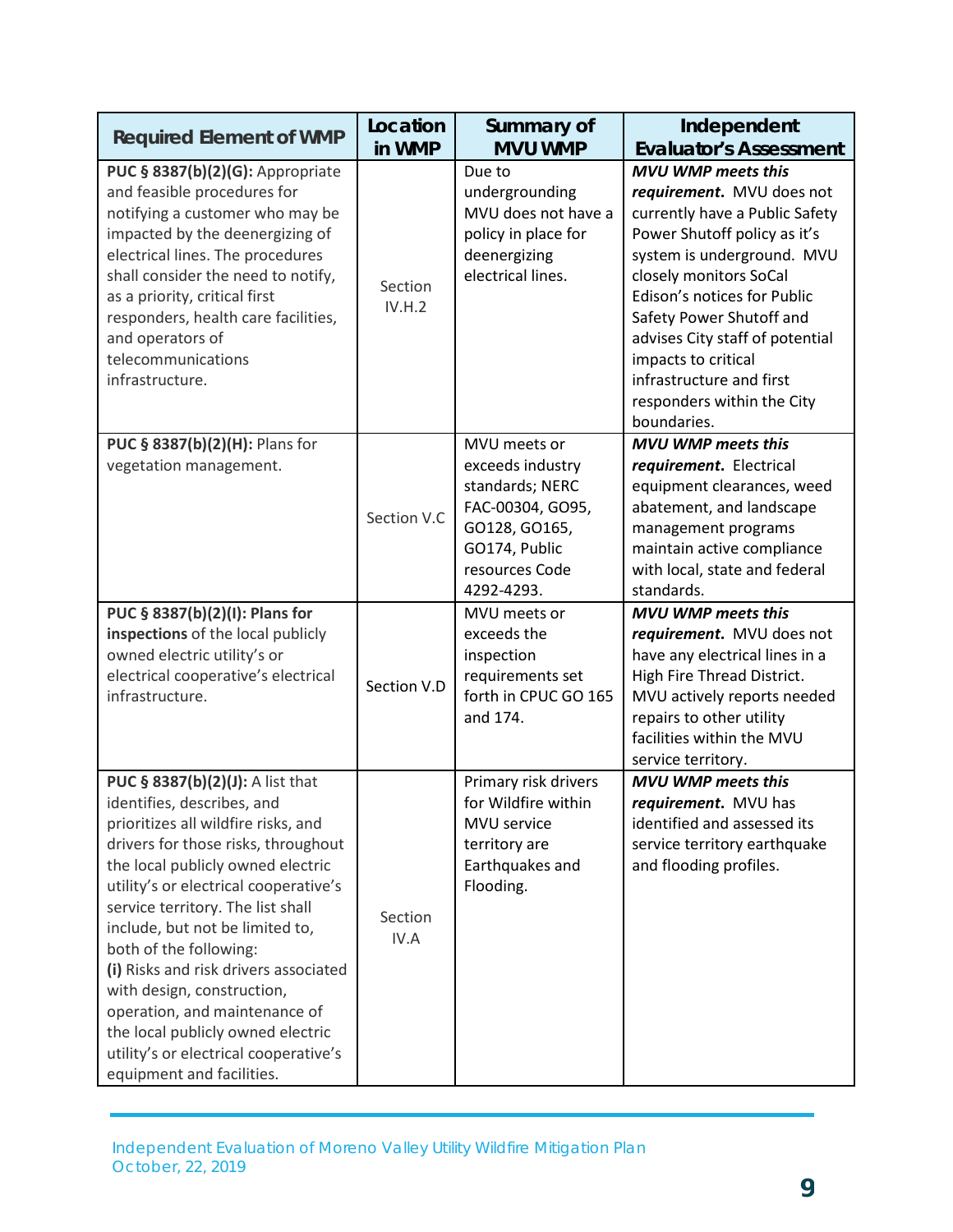| <b>Required Element of WMP</b>                                                                                                                                                                                                                                                                                                                                                                                             | Location<br>in WMP | Summary of<br><b>MVU WMP</b>                                                                                                                                                                                                                | Independent<br><b>Evaluator's Assessment</b>                                                                                                                                                                                                                                                              |
|----------------------------------------------------------------------------------------------------------------------------------------------------------------------------------------------------------------------------------------------------------------------------------------------------------------------------------------------------------------------------------------------------------------------------|--------------------|---------------------------------------------------------------------------------------------------------------------------------------------------------------------------------------------------------------------------------------------|-----------------------------------------------------------------------------------------------------------------------------------------------------------------------------------------------------------------------------------------------------------------------------------------------------------|
| (ii) Particular risks and risk drivers<br>associated with topographic and<br>climatological risk factors<br>throughout the different parts of<br>the local publicly owned electric<br>utility's or electrical cooperative's<br>service territory.                                                                                                                                                                          |                    |                                                                                                                                                                                                                                             |                                                                                                                                                                                                                                                                                                           |
| PUC § 8387(b)(2)(K): Identification<br>of any geographic area in the local<br>publicly owned electric utility's or<br>electrical cooperative's service<br>territory that is a higher wildfire<br>threat than is identified in a<br>commission fire threat map, and<br>identification of where the<br>commission should expand a high<br>fire threat district based on new<br>information or changes to the<br>environment. | Section IV.        | No part of MVU<br>service territory is a<br>higher wildfire threat<br>than identified on<br>the CPUC Fire Threat<br>Map.                                                                                                                    | <b>MVU WMP meets this</b><br>requirement. N/A                                                                                                                                                                                                                                                             |
| PUC § 8387(b)(2)(L): A<br>methodology for identifying and<br>presenting enterprisewide safety<br>risk and wildfire-related risk.                                                                                                                                                                                                                                                                                           | Section<br>IV.B    | MVU has compiled<br>and assessed<br>historical data for<br>local and regional<br>earthquake and<br>flooding events.                                                                                                                         | <b>MVU WMP meets this</b><br>requirement. Flood prone<br>areas within MVU service<br>territory have be identified<br>and prioritized for disaster<br>response and mitigation.                                                                                                                             |
| PUC § 8387(b)(2)(M): A statement<br>of how the local publicly owned<br>electric utility or electrical<br>cooperative will restore service<br>after a wildfire.                                                                                                                                                                                                                                                             | Section VI         | MVU has a Disaster<br>and Storm Response<br>Plan in place as well<br>as detailed switching<br>procedures to<br>restore electrical<br>service. MVU's<br>distribution system<br>has been designed<br>and constructed with<br>redundant source | <b>MVU WMP meets this</b><br>requirement. MVU has<br>restoration procedures in<br>place and trains/exercises<br>these procedures in<br>conjunction the City's<br><b>Emergency Operation Center</b><br>to insure cohesive emergency<br>response and communication<br>with other community<br>stakeholders. |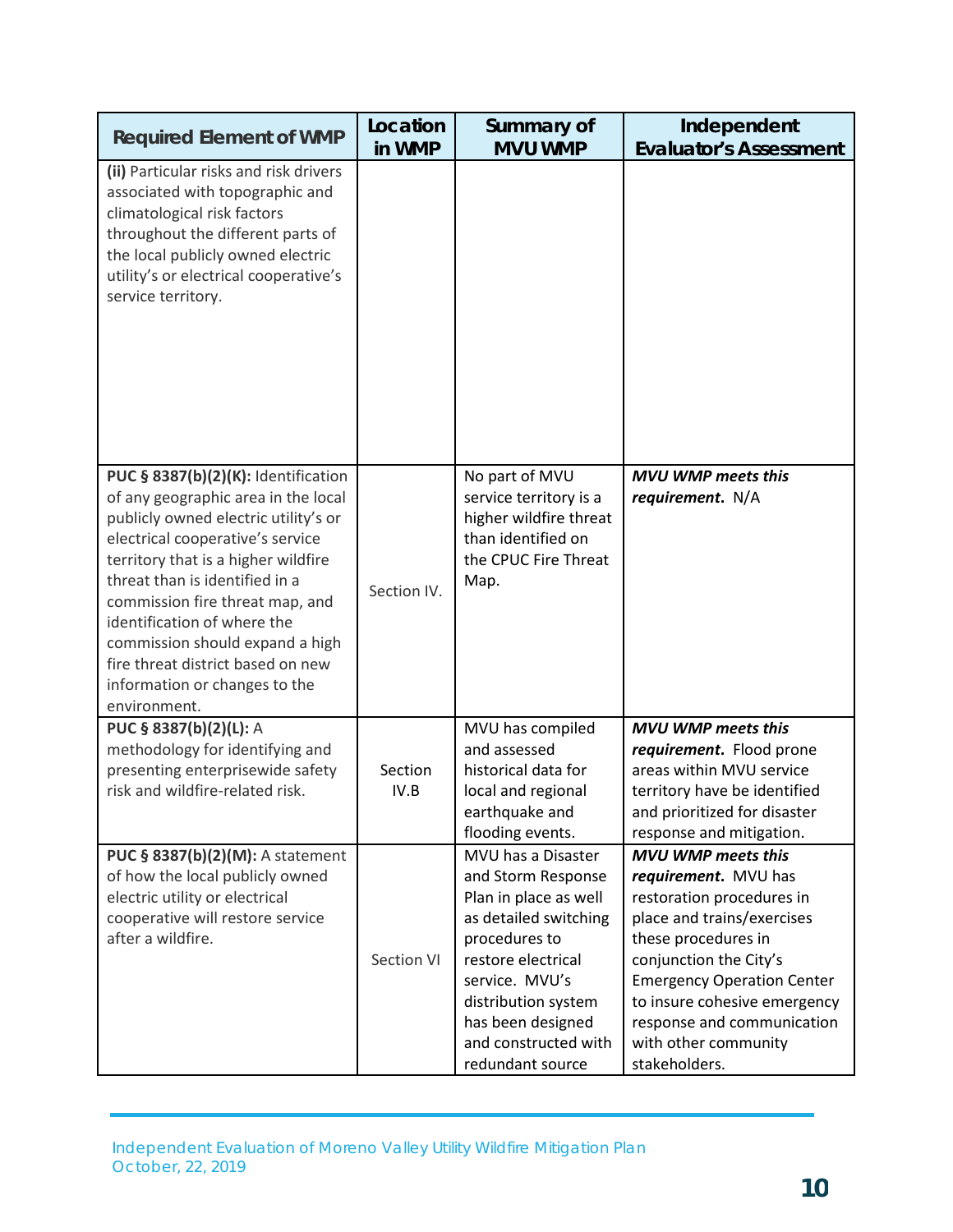| <b>Required Element of WMP</b>                                                                                                                                                                                                                                                                                                                                                                                                                                                                                                                                                                                                           | Location<br>in WMP | Summary of<br><b>MVU WMP</b>                                                                                                                                                                                                                                                                                                         | Independent                                                                                                                                                                                                                                |
|------------------------------------------------------------------------------------------------------------------------------------------------------------------------------------------------------------------------------------------------------------------------------------------------------------------------------------------------------------------------------------------------------------------------------------------------------------------------------------------------------------------------------------------------------------------------------------------------------------------------------------------|--------------------|--------------------------------------------------------------------------------------------------------------------------------------------------------------------------------------------------------------------------------------------------------------------------------------------------------------------------------------|--------------------------------------------------------------------------------------------------------------------------------------------------------------------------------------------------------------------------------------------|
| PUC § 8387(b)(2)(N): A                                                                                                                                                                                                                                                                                                                                                                                                                                                                                                                                                                                                                   |                    | feeds to reduce the<br>duration of outages<br>and accelerate the<br>restoration of<br>electrical service.<br>MVU will submit                                                                                                                                                                                                         | <b>Evaluator's Assessment</b><br><b>MVU WMP meets this</b>                                                                                                                                                                                 |
| description of the processes and<br>procedures the local publicly<br>owned electric utility or electrical<br>cooperative shall use to do all of<br>the following:<br>(i) Monitor and audit the<br>implementation of the wildfire<br>mitigation plan.<br>(ii) Identify any deficiencies in the<br>wildfire mitigation plan or its<br>implementation, and correct<br>those deficiencies.<br>(iii) Monitor and audit the<br>effectiveness of electrical line and<br>equipment inspections, including<br>inspections performed by<br>contractors, that are carried out<br>under the plan, other applicable<br>statutes, or commission rules. | Section<br>VII.C-E | their Wildfire<br>Mitigation Plan to<br>the Utility<br>Commission, City<br>Council, and the<br>Moreno Valley Fire<br>Department for<br>review and comment<br>on an annual basis.<br>MVU will continue to<br>monitor and<br>reported reliability<br>statistics to analyze<br>the effectiveness of<br>the Wildfire<br>Mitigation Plan. | requirement. The MVU<br>Wildfire Mitigation Plan have<br>been submitted and approved<br>by the Utility Commission and<br>City Council. This report<br>serves as Moreno Valley Fire<br>Department's independent<br>evaluation of said plan. |